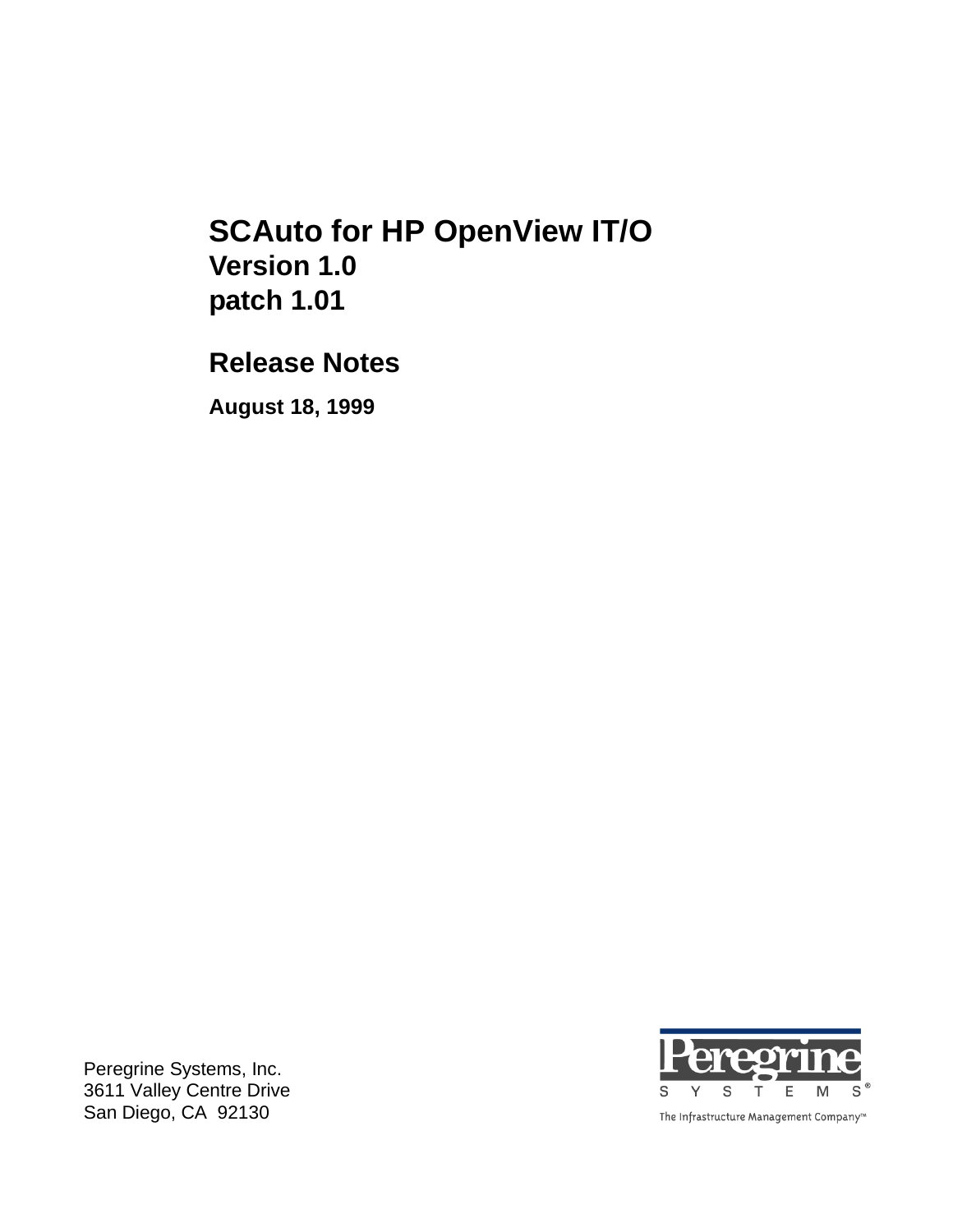© August 1999 Peregrine Systems, Inc. 3611 Valley Centre Drive, San Diego, California 92130 U.S.A. All Rights Reserved.

Information contained in this document is proprietary to Peregrine Systems, Incorporated, and may be used or disclosed only with written permission from Peregrine Systems, Inc. This book, or any part thereof, may not be reproduced without the prior written permission of Peregrine Systems, Inc. This document refers to numerous products by their trade names. In most, if not all, cases these designations are claimed as Trademarks or Registered Trademarks by their respective companies.

#### **Peregrine Systems** and **ServiceCenter** are registered trademarks of Peregrine Systems, Inc. **SCAuto** is a trademark of Peregrine Systems, Inc.

This document and the related software described in this manual is supplied under license or nondisclosure agreement and may be used or copied only in accordance with the terms of the agreement. The information in this document is subject to change without notice and does not represent a commitment on the part of Peregrine Systems, Inc.

The names of companies and individuals used in the sample database and in examples in the manuals are fictitious and are intended to illustrate the use of the software. Any resemblance to actual companies or individuals, whether past or present, is purely coincidental.

This edition applies to version 1.0 of the licensed program

**SCAuto**™ **for HP OpenView IT/O**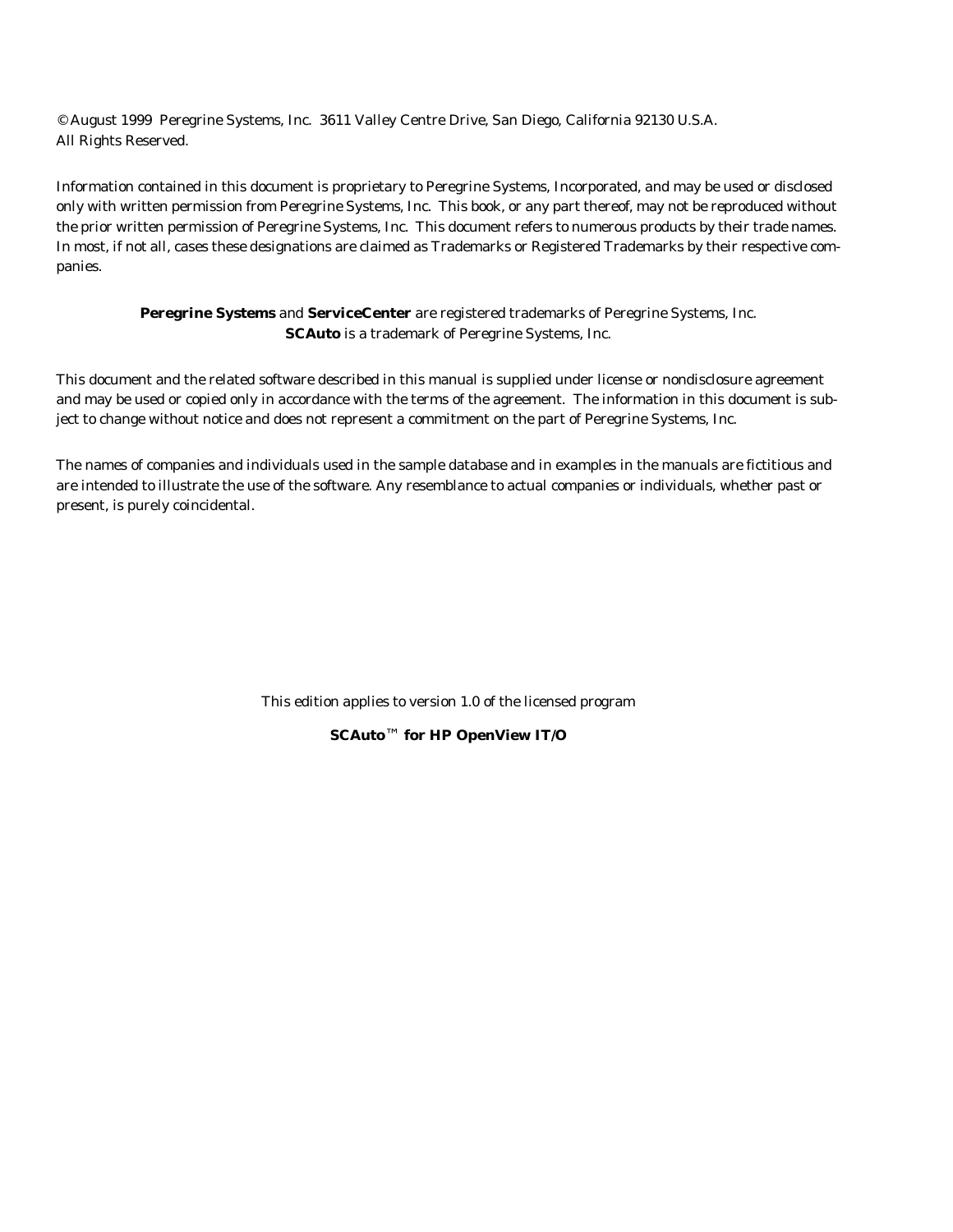# **SCAuto for HP OpenView IT/O Version 1.0 patch 1.01 Release Notes**

**Warning!** This patch must be installed before running SCAuto for HP OpenView IT/O.

This patch contains bug fixes for SCAuto for HP OpenView IT/O, and applies to ServiceCenter versions 1.4, 2.0, 2.1 and 3.0. You must have version 1.0 of the SCAuto for HP OpenView IT/O product installed prior to the installation of this patch.

The patch is comprised of a README that includes these release notes, the *install.sh* install script and the *scito101.tar* tar file. The *install2.sh* script from within this tar file is executed when the patch is installed. This script applies the binary files, plus the configuration files to your current installation of SCAuto for HP OpenView IT/O v1.0.

### **Installation Instructions**

1. Shut down all the SCITO processes before beginning.

You may do this by either:

- Executing the **Stop All Adapters** menu option in the ITO window - or -
- Executing the following command from the command line: **ovstop scevmon scfromitoMSI scfromitoMEI sctoito**
- 2. Since the installation of this patch creates an SCITO\_UNPACK directory in the *tmp* directory that you specify, check that the directory does not exist from previous installations of the product.
- 3. Execute the installation script *install.sh*.
- 4. Enter the directory where the file resides when prompted to enter the path for the *scito101.tar* file.

For example, you would enter */cdrom/* if the patch is being installed from the CD-ROM.

5. Provide all the information as prompted during the installation.